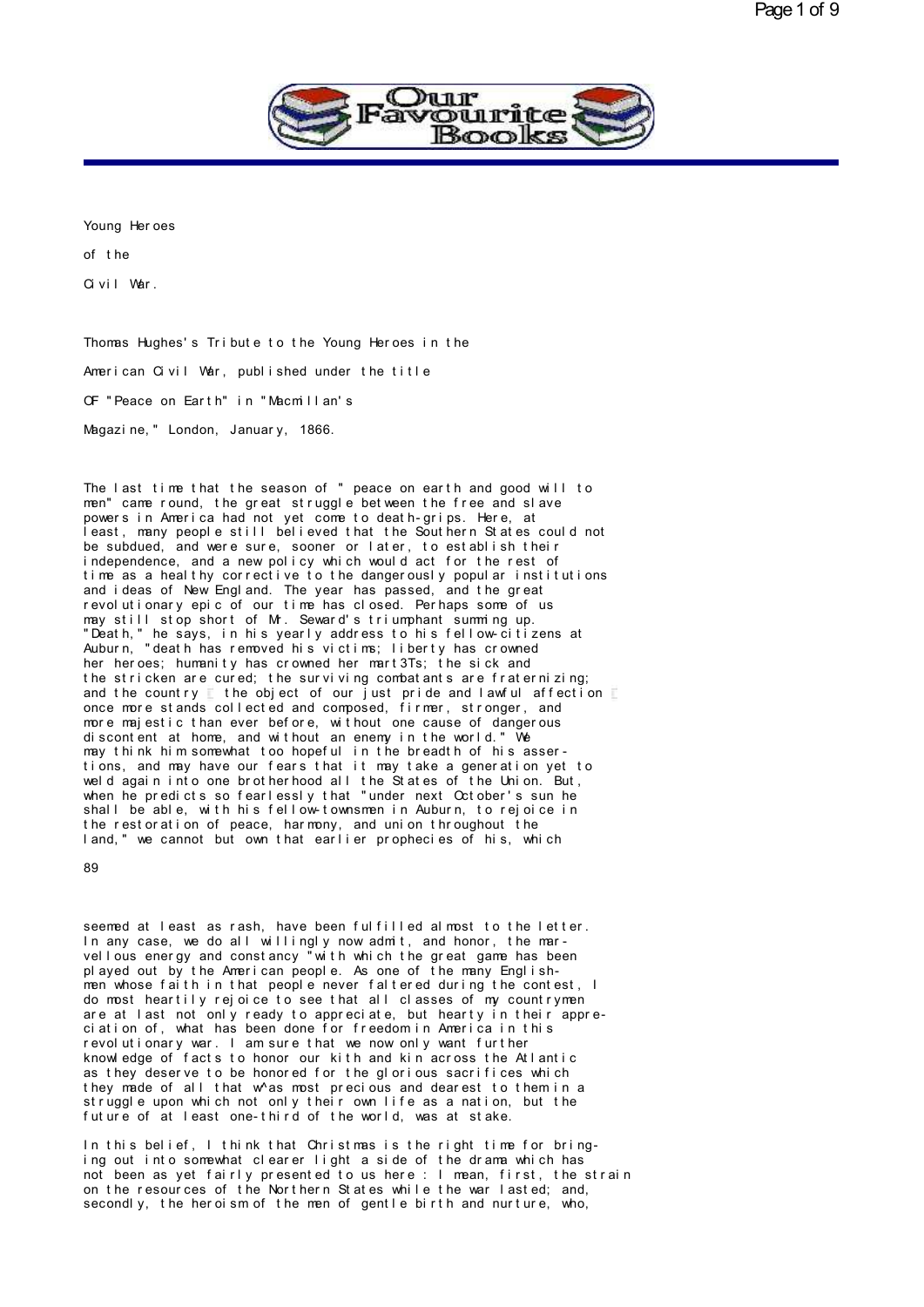so far from shrinking from the work, and fighting by substitute (as was asserted by some of our leading journals), took at least<br>their fair share of all the dangers and miseries and toils of those dark years.

First, then, as to the people's work; and, highly as we may value the men who have come to the front, and whose names as sol diers and statesmen are now known over the whole world, we must acknowledge that the true hero of the war is, after all, the American people. In pro'of of this I will take one or two of the<br>Northern States, and look for a moment at what the call was which was made on them, and how they answered to it. Let us look, as a first instance, at the smallest in area of all the States and the smallest in population of all the free States. Little Rhode Island, at the census of i860, just before the breaking out of the war, contained a population of 174,620. As usual in the Eastern States, the females considerably exceeded the males, and of the latter there were 82, 304 altogether. Up to December i, 1862, that is to say, in less than two years from the first call of the President for troops, Rhode Island furnished 14,626 men to the army and 1,400 to the navy, or almost one in five of her total male population, and, of course, far more than that proportion of her men of fighting age, between 18 and 45. In the first enthusiasm, when the call for 500,000 men came in the summer of 1861, the quota of  $90$ 

Rhode Island was 4,057, and she furnished 5,124. I do not give the later returns, because there appears to have been a large number of substitutes amongst her recruits after 1862, and I have no means of knowing whether these were or were not natives of the State. There is no need to overstate the case, and I should on every account shrink from doing so. Rhode Island, though the smallest, is tenth in rank of all the States as a producer, and her people are consequently rich and prosperous. If, in the later years of the war, they found substitutes in large numbers, it must be, at the same time, remembered that they contributed more largely than any other State, in proportion to numbers, to that noblest of all charities. I the Sanitary Commission.

But Englishmen will very likely say, " Give us an instance of any but a New Engl and State: they are exceptional." Let us take Indiana, then, one of the mighty young Western sisters, a community scarce half a century old. A stronger contrast to Rhode Island could scarcely have been found. Indiana in i860 possessed 8, 161, 717 acres of improved farming land, Rhode Island but 329,884. Indiana was fifth of all the States in agricultural production, and thirteenth in manufacturing. Rhode Island standing tenth, or three higher than her gigantic younger sister. Yet we find the same readiness of response to the President's call to arms amongst the Western farmers as amongst New England mechanics and merchants. The population of Indiana is returned in the census of i860 at 1, 350, 428, and her males at 693, 469. On the 31st of December, 1862, she had furnished 102,698 soldiers, besides a militia home - guard when her frontiers were threatened. When Morgan made his raid into the State, 60,000 tendered their services within twenty-four hours, and nearly 20,000 were on his<br>track within three days. I do not happen in this case to have the later returns, and so must turn back to New England, to the old Puritan Bay State, to give one perfect example of what the American people did in the great struggle.

Massachusetts, at the outbreak of the war, held a population of 1,230,000, or thereabouts, out of which there were 257,833 males bet ween the ages of fifteen and forty. The first blood shed in the war against the slave power, as in the Revolutionary War against Engl and, was Massachusetts blood. The Sixth Massachusetts was fired on in the streets of Baltimore on April 19, 1861, and had to fight its way through the town, losing four killed and thirty wounded in the operation. Well, the number of men demanded of Massachusetts during the war was 117, 624. The number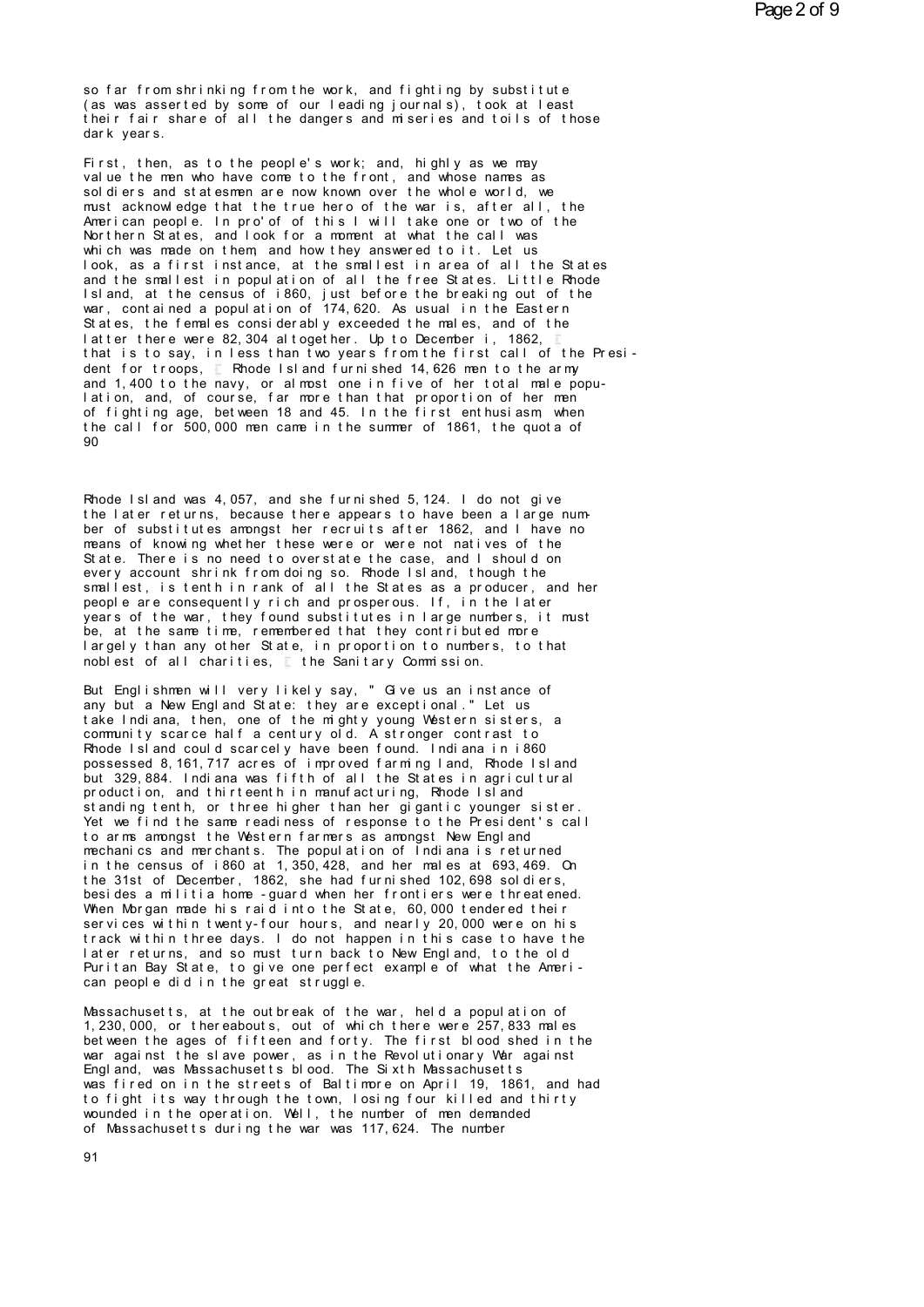fur ni shed by her (reducing all to the three years' standard) was<br>125,437, being a surplus over all calls of 7,813. Besides these,<br>6,670 were mustered in answer to a call for three months' man in furnished by her (reducing all to the three years' standard) was<br>125,437, being a surplus over all calls of 7,813. Besides these,<br>6,670 were mustered in answer to a call for the enominal mening.<br>1864, which were ever credi furnished by her (reducing all to the three years' standard) was<br>125,437, being a surplus over all calls of 7,813. Besides these,<br>6,670 were mustered in answer to a call for three months' men in<br>1864, which were never cred furnished by her (reducing all to the three years' standard) was<br>125,437, being a surplus over all calls of 7,813. Besides these,<br>6,670 were mustered in answer to a call for three months' men in<br>1864, which were never cred furnished by her (reducing all to the three years' standard) was<br>125,437, being a surplus over all calls of 7,813. Besides these,<br>6,670 were mustered in answer to a call for three months' men in<br>1864, which were never cred furnished by her (reducing all to the three years' standard) was<br>125,437, being a surplus over all calls of 7,813. Besides these,<br>6,670 were mustered in answer to a call for three months' men in<br>1864, which were never cred 125,437, being a surplus over all calls of 7,813. Besides these,<br>6,670 were mustered in answer to a call for three months' men in<br>1864, which were never credited to her by the government. Look<br>at the meaning now of this ot 6,670 were mustered in answer to a call for three months' men in<br>1864, which were never credited to her by the government. Look<br>at the meaning now of this other fact, that she has actually sent<br>more men to the war than are 1864, which were never credited to her by the government. Look<br>at the meaning now of this other fact, that she has actually sent<br>more men to the war than are now to be found in the State liable<br>to do mihtary duty. How does at the meaning now of this other fact, that she has actually sent<br>more men to the war than are now to be found in the State liable<br>to do mihtary duty. How does this tell as to wear and tear of the<br>human material in those S more men to the war than are now to be found in the State liable<br>to do mihtary duty. How does this tell as to wear and tear of the<br>human material in those Southern campaigns? The last assessors'<br>return gave these at 133,76 to do m htary duty. How does this tell as to wear and tear of the<br>human material in those Southern campaigns? The last assessors'<br>return gave these at 133,767; while the total number who served<br>(including three and nine mo human material in those Southern campaigns? The last assessors'<br>return gave these at 133,767; while the total number who served<br>(including three and nine months' men, and not adhering to the<br>three years' standard) was 153, return gave these at 133,767; while the total number who served<br>(including three and nine months' men, and not adhering to the<br>three years' standard) was 153,486. Out of these, how many does<br>the reader (who has probably he (including three and nine months' men, and not adhering to the<br>three years' standard) was 153,486. Out of these, how many does<br>the reader (who has probably heard more or less of "stopping the<br>war by prohibiting emigration three years' standard) was 153,486. Out of these, how many does<br>the reader (who has probably heard more or less of "stopping the<br>war by prohibiting emigration from Ireland," and of "New Eng-<br>land hiring foreign mercenaries the reader (who has probably heard more or less of "stopping the<br>war by prohibiting emigration from Ireland," and of "New Eng-<br>land hiring foreign mercenaries to do the fighting") think were<br>foreign recruits? Just 907. Thi war by prohibiting em gration from Ireland," and of "New Eng-<br>land hiring foreign mercenaries to do the fighting") think were<br>foreign recruits? Just 907. This does not include men born<br>out of the State, but resident or nat land hiring foreign mercenaries to do the fighting") think were<br>foreign recruits? Just 907. This does not include men born<br>out of the State, but resident or naturalized there before the war<br>broke out. These latter, however foreign recruits? Just 907. This does not include men born<br>out of the State, but resident or naturalized there before the war<br>broke out. These latter, however, I suppose could not come<br>within the definition of foreign merc out of the State, but resident or naturalized there before the war<br>broke out. These latter, however, I suppose could not come<br>within the definition of foreign mercenaries; and, of foreigners<br>arriving in America during the broke out. Ihese latter, however, I suppose could not come<br>within the definition of foreign mercenaries; and, of foreigners<br>arriving in America during the war, Massachusetts enhsted, as I<br>have said, 907 out of 150,000. Whi within the definition of foreign mercenaries; and, of foreigners<br>arriving in America during the war, Massachusetts enhsted, as I<br>have said, 907 out of 150,000. While on this point, I may add<br>that the most reliable statisti arriving in America during the war<br>have said, 907 out of 150,000. Whithat the most reliable statistics<br>show that of native-born Americans<br>cent., of naturalized Americans fi<br>cent, only, in the ranks.<br>Lean honestly say that I can honest reliable statistics as to the whole forces of the North<br>Show that of native-born Americans there were nearly eighty per<br>cent, of naturalized Americans fifteen, and of foreigners five per<br>cent, only, in the ran

show that of native-born Americans there were nearly eighty per<br>cent, of naturalized Americans fifteen, and of foreigners five per<br>cent, only, in the ranks.<br>I can honestly say that I have chosen these States at hazard, and cent, of naturalized Americans fifteen, and of foreigners five per<br>cent, only, in the ranks.<br>I can honestly say that I have chosen these States at hazard, and<br>that a scrutiny of the remaining free States would give a very<br> cent, only, in the ranks.<br>I can honestly say that I have chosen these States at hazard, and<br>that a scrutiny of the remaining free States would give a very<br>similar result. And now let us consider what that result is.<br>Rhode I can honestly say that I have chosen these States at hazard, and<br>that a scrutiny of the remaining free States would give a very<br>similar result. And now let us consider what that result is.<br>Rhode Island, Indiana, and Massa I can honestly say that I have chosen these States at hazard, and<br>that a scrutiny of the remaining free States would give a very<br>similar result. And now let us consider what that result is.<br>Rhode Island, Indiana, and Massa that a scrutiny of the remaining tree States would give a very<br>similar result. And now let us consider what that result is.<br>Rhode Island, Indiana, and Massachusetts may, perhaps, equal in<br>population this metropolis with it similar result. And now let us consider what that result is.<br>Rhode Island, Indiana, and Massachusetts may, perhaps, equal in<br>population this metropolis with its immediate suburbs; while one<br>of them alone actually sent to a Rhode Island, Indiana, and Massachusetts may, perhaps, equal in<br>population this metropolis with its immediate suburbs; while one<br>of them alone actually sent to active service, in the four years of<br>the war, an army equal in population this metropolis with its immediate suburbs; while one<br>of them alone actually sent to active service, in the four years of<br>the war, an army equal in numbers to the total volunteer force now<br>under arms in Great Br of them alone actually sent to active service, in the four years of<br>the war, an army equal in numbers to the total volunteer force now<br>under arms in Great Britain. Rhode Island is not so populous as<br>Sheffield; and in eight the war, an army equal in numbers to the total volunteer force now under arms in Great Britain. Rhode Island is not so populous as Sheffield; and in eighteen months she armed and sent South 15,000 of her citizens. I know t under arms in Great Brita<br>Sheffield; and in eightee<br>15,000 of her citizens. I<br>be equal to a like effort<br>people of our own Hheage,<br>have met it.<br>I need scarcely pause to, be equal to a like effort. Let us honor, then, as they deserve the people of our own Hneage, to whom the call has come, and who have met it.<br>I need scarcely pause to note how the Northern people have paid in purse as well people of our own Hneage, to whom the call has come, and who

people of our own Hheage, to whom the call has come, and who<br>have met it.<br>I need scarcely pause to note how the Northern people have<br>paid in purse as well as in person. Let one instance suffice. In<br>1864 the assessment of M have met it.<br>I need scarcely pause to note how the Northern people have<br>paid in purse as well as in person. Let one instance suffice. In<br>1864 the assessment of Massachusetts for taxes to support the<br>general government amou I need scarcely pause to note how the Northern people have<br>paid in purse as well as in person. Let one instance suffice. In<br>1864 the assessment of Massachusetts for taxes to support the<br>general government amounted to fourt

92

#### 5

5<br>this the State taxation and the amounts contributed to the Sani-<br>tary Commission and other organizations for distributing volunthis the State taxation and the amounts contributed to the Sani-<br>tary Commission and other organizations for distributing volun-<br>tary contributions in support of the war, and we should reach a<br>figure almost exceeding belie this the State taxation and the amounts contributed to the Sani-<br>tary Commission and other organizations for distributing volun-<br>tary contributions in support of the war, and we should reach a<br>figure almost exceeding belie f his the State taxation and the amounts contributed to the Sani-<br>tary Commission and other organizations for distributing volun-<br>tary contributions in support of the war, and we should reach a<br>figure almost exceeding beli this the State taxation and the amounts contributed to the Sani-<br>tary Commission and other organizations for distributing volun-<br>tary contributions in support of the war, and we should reach a<br>figure almost exceeding belie this the State taxation and the amounts contributed to the Sani-<br>tary Commission and other organizations for distributing volun-<br>tary contributions in support of the war, and we should reach a<br>figure almost exceeding belie tary Comm ssion and other organizations for distributing voluntary contributions in support of the war, and we should reach a figure almost exceeding belief. I have no means of stating it accurately, but amquite safe in pu rigure aimost exceeding bellef. I have no means of stating it<br>accurately, but amquite safe in putting it as high as twenty-fiv<br>million dollars, actually raised and paid, by a State with a popu<br>tion less than half of that o

accurately, but amquite sate in putting it as high as twenty-five<br>million dollars, actually raised and paid, by a State with a popula-<br>tion less than half of that of our metropolis, in one twelvemonth.<br>And now for my secon million dollars, actually raised and paid, by a State with a popul<br>tion less than half of that of our metropolis, in one twelvemonth.<br>And now for my second point,  $\Gamma$  the example set by the men of<br>birth, wealth, and high tion less than half of that of our metropolis, in one twelvemonth.<br>And now for my second point, I the example set by the men of<br>birth, wealth, and high position. Here, too, I feel sure that a few<br>simple facts, taken at haz And now for my second point, the example set by the men of<br>birth, wealth, and high position. Here, too, I feel sure that a fe<br>simple facts, taken at hazard from the mass which I have under<br>my hand, will be more than enough And now for my second point, If the example set by the men of<br>birth, wealth, and high position. Here, too, I feel sure that a few<br>simple facts, taken at hazard from the mass which I have under<br>my hand, will be more than en birth, wealth, and high position. Here, too, I feel sure that a few simple facts, taken at hazard from the mass which I have under my hand, will be more than enough to satisfy every just and generous man amongst my country In hand, will be more than enough to satisty every just and<br>generous man amongst my countrymen; and I am proud to be-<br>lieve that, whatever our prejudices may be, there are few indeed<br>amongst us to whom such an appeal will

generous man amongst my countrymen; and I am proud to be-<br>lieve that, whatever our prejudices may be, there are few indeed<br>amongst us to whom such an appeal will be made in vain.<br>I have said above that the mass of material tieve that, whatever our prejudices may be, there are few indeed<br>amongst us to whom such an appeal will be made in vain.<br>I have said above that the mass of materials is large: I might<br>have said unmanageable. It is, indeed, amongst us to whom such an appeal will be made in vain.<br>I have said above that the mass of materials is large: I might<br>have said unmanageable. It is, indeed, impossible to take more<br>than an example here and there, and to b I have said above that the mass of materials is large: I might<br>have said unmanageable. It is, indeed, impossible to take more<br>than an example here and there, and to bring these out as clearly<br>as one can in the limits of an I have said above that the mass of materials is large: I might<br>have said unmanageable. It is, indeed, impossible to take more<br>than an example here and there, and to bring these out as clearly<br>as one can in the limits of an have said unmanageable. It is, indeed, impossible to take more<br>than an example here and there, and to bring these out as clearly<br>as one can in the limits of an article. Let me take as mine a<br>family or two, with some one or than an example here and there, and to bring these out as clearly<br>as one can in the limits of an article. Let me take as mine a<br>family or two, with some one or more of whose members I have<br>the honor of friendship or acquai as one can in the limits of an article. Let me take as mine a<br>family or two, with some one or more of whose members I have<br>the honor of friendship or acquaintance. And, first, that of J.<br>Russell Lowell, the man to whose wo family or two, with some one or more of whose members I have<br>the honor of friendship or acquaintance. And, first, that of J.<br>Russell Lowell, the man to whose works I owe more, personally,<br>than to those of any other America the honor of friendship or acquaintance. And, first, that of J.<br>Russell Lowell, the man to whose works I owe more, personally,<br>than to those of any other American. It would be hard to find a<br>nobler record. The young men of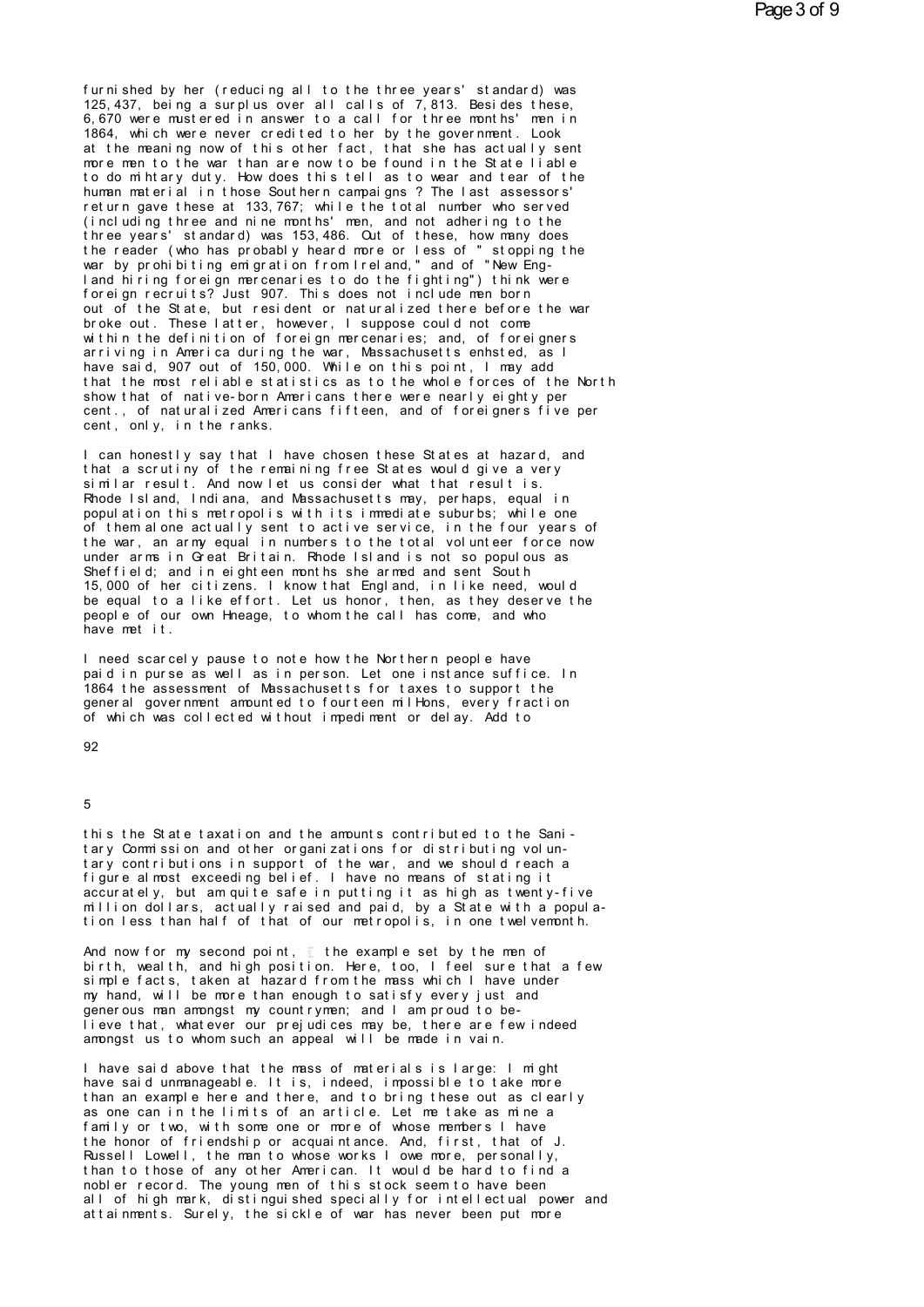unsparingly into any field. First in order comes Willie Putnam,<br>age twenty-one, the sole surviving son of Lowell's sister, a boy of<br>the bighest culture and promise, montally younded at Ball's Bluff unsparingly into any field. First in order comes Willie Putnam,<br>age twenty-one, the sole surviving son of Lowell's sister, a boy of<br>the highest culture and promise, mortally wounded at Ball's Bluff<br>in October 1861 in the f unsparingly into any field. First in order comes Willie Putnam,<br>age twenty-one, the sole surviving son of Lowell's sister, a boy of<br>the highest culture and promise, mortally wounded at Ball's Bluff<br>in October, 1861, in the unsparingly into any field. First in order comes Willie Putnam,<br>age twenty-one, the sole surviving son of Lowell's sister, a boy of<br>the highest culture and promise, mortally wounded at Ball's Bluff<br>in October, 1861, in the unsparingly into any field. First in order comes Willie Putnam<br>age twenty-one, the sole surviving son of Lowell's sister, a boy of<br>the highest culture and promise, mortally wounded at Ball's Bluff<br>in October, 1861, in the unsparingly into any tield. Hirst in order comes Willie Putnam,<br>age twenty-one, the sole surviving son of Lowell's sister, a boy of<br>the highest culture and promise, mortally wounded at Ball's Bluff<br>in October, 1861, in the age twenty-one, the sole surviving son of Lowell's sister, a boy of<br>the highest culture and promise, mortally wounded at Ball's Bluff<br>in October, 1861, in the first months of the war, while in the act of<br>going to the help in October, 1861, in the first months of the war, while in the act of<br>going to the help of a wounded companion. At the same bitter<br>fight his cousin, James Jackson Lowell, aged twenty-four, was<br>badly hurt, but, after a shor going to the help of a wounded companion. At the same bitter<br>fight his cousin, James Jackson Lowell, aged twenty-four, was<br>badly hurt, but, after a short absence to recruit, joined his regi-<br>ment again, and fell on June 30 fight his cousin, James Jackson Lowell, aged twenty-four, was<br>badly hurt, but, after a short absence to recruit, joined his regi-<br>ment again, and fell on June 30, 1862. "Tell my father I was<br>dressing the line of my company badly hurt, but, after a short absence to recruit, joined his rement again, and fell on June 30, 1862. "Tell my father I was dressing the line of my company when I was hit," was his last message home. He had been first in message home. He had been first in his year at Harvard, and was taking private pupils in the law school when the war broke out.<br>Warren Russell fell at BuU's Run in August, 1862. Many of us here may remember the account, wh dressing the line of my company when I was hit," was his last<br>message home. He had been first in his year at Harvard, and was<br>taking private pupils in the law school when the war broke out.<br>Warren Russell fell at BuU's Run message home. He had been tirst in his year at Harvard, and was<br>taking private pupils in the law school when the war broke out.<br>Warren Russell fell at BuU's Run in August, 1862. Many of<br>us here may remember the account, wh taking private pupils in the law school when the war broke out.<br>Warren Russell fell at BuU's Run in August, 1862. Many of<br>us here may remember the account, which was reprinted in the<br>''Times" and other papers, of the prese Warren Russell fell at BuU's Run in August, 1862. Many of<br>us here may remember the account, which was reprinted in the<br>''Times" and other papers, of the presentation of colors to the<br>Second Massachusetts Infantry by Mr. Mo

93

so lately living amongst us, and was so well known and liked here.<br>The group of ojB&cers who received these colors were the very 93<br>So lately living amongst us, and was so well known and liked here.<br>The group of ojB&cers who received these colors were the very<br>jeunessedoreeoi Massachusetts, Equincy, Dwight, Abbot, Robeson,<br>Pussell Shaw Gordon Savag so lately living amongst us, and was so well known and liked here.<br>The group of ojB&cers who received these colors were the very,<br>Russell, Shaw, Gordon, Savage, Perkins. Such a roll will speak<br>wolumes to all who baye any a so lately living amongst us, and was so well known and liked here.<br>The group of ojB&cers who received these colors were the very<br>jeunessedoreeoi Massachusetts, E Quincy, D wight, Abbot, Robeson,<br>Russell, Shaw, Gordon, Sav so lately living amongst us, and was so well known and liked here.<br>The group of ojB&cers who received these colors were the very<br>jeunessedoreeoi Massachusetts, [Quincy, D wight, Abbot, Robeson,<br>Russell, Shaw, Gordon, Savag so lately living amongst us, and was so well known and liked here.<br>The group of ojB&cers who received these colors were the very<br>jeunessedoreeoi Massachusetts, Cuincy, Dwight, Abbot, Robeson,<br>Russell, Shaw, Gordon, Savage, The group of ojB&cers who received these colors were the very<br>jeunessedoreeoi Massachusetts, **C**uincy, Dwight, Abbot, Robeson,<br>Russell, Shaw, Gordon, Savage, Perkins. Such a roll will speak<br>volumes to all who have any acqu l eunessedoreeoi Massachusetts, Culincy, Dwight, Abbot, Robeson,<br>Russell, Shaw, Gordon, Savage, Perkins. Such a roll will speak<br>volumes to all who have any acquaintance with New England<br>history. Those colors have come home volumes to all who have any acquaintance with New England<br>history. Those colors have come home riddled, tattered,<br>blackened; but five-sixths of the young officers have given their<br>lives for them, and of the one thousand ra volumes to all who have any acquaintance with New England<br>history. Those colors have come home riddled, tattered,<br>blackened; but five-sixths of the young officers have given the<br>lives for them, and of the one thousand rank history. Inose colors have come home riddled, tattered,<br>blackened; but five-sixths of the young officers have given their<br>lives for them, and of the one thousand rank and file who then<br>surrounded them, scarcely one hundred blackened; but five-sixths of the young officers have given their<br>lives for them, and of the one thousand rank and file who then<br>surrounded them, scarcely one hundred and fifty survive. This<br>by the way. I refer to the must Lives for them, and of the one thousand rank and file who then<br>surrounded them, scarcely one hundred and fifty survive. This<br>by the way. I refer to the muster because Robert Shaw was<br>amongst those officers,  $\Gamma$  a name alr surrounded them, scarcely one hundred and fifty survive. This<br>by the way. I refer to the muster because Robert Shaw was<br>amongst those officers, and annone already honored in those pages,<br>and another nephew of Lowell's. Sha by the way. I refer to the muster because Robert Shaw was<br>amongst those officers, and aname already honored in those pages,<br>and another nephew of Lowell's. Shaw's sister married Charles<br>Lowell, of whom more presently. We a amongst those officers,  $\Gamma$  a name already honored in those pages,<br>and another nephew of Lowell's. Shaw's sister married Charles<br>Lowell, of whom more presently. We all know how Robert<br>Shaw, after two years' gallant servic and another nepnew or Lowell's. Shaw's sister married Charles<br>Lowell, of whom more presently. We all know how Robert<br>Shaw, after two years' gallant service, accepted the command of<br>the first black regiment raised in Massac Lowell, of whom more presently. We all know how Robert<br>Shaw, after two years' gallant service, accepted the command of<br>the first black regiment raised in Massachusetts (the Fifty-Fourth);<br>how he led them in the operations Shaw, after two years' gallant service, accepted the command of<br>the first black regiment raised in Massachusetts (the Fifty-Fourth);<br>how he led them in the operations before Charleston, and was<br>buried with his "niggers" in the first black regiment raised in Massachusetts (the Fifty-Fourth);<br>how he led them in the operations before Charleston, and was<br>buried with his "niggers" in the pit under Fort Wagner, "the<br>grandest sepulture earned by an how he led them in the operations before Charleston, and was<br>buried with his "niggers" in the pit under Fort Wagner, Ithe<br>grandest sepulture earned by any soldier of this century. By his<br>side fought and died Cabot Russell, buried with his "niggers" in the pit under Fort Wagner, I the<br>grandest sepulture earned by any soldier of this century. By h<br>side fought and died Cabot Russell, the third of Lowell's neph<br>then a captain of a black company. side fought and died Cabot Russell, the third of Lowell's nephews,<br>then a captain of a black company. Stephen George Perkins,<br>another nephew, was killed at Cedar Creek; and Francis Button<br>Russell at one of the innumerable

then a captain of a black company. Stephen George Perkins,<br>another nephew, was killed at Cedar Creek; and Francis Button<br>Russell at one of the innumerable Virginia battles.<br>I pass to the last on the list, and the most rema another nephew, was killed at Cedar Creek; and Francis Button<br>Russell at one of the innumerable Virginia battles.<br>I pass to the last on the list, and the most remarkable. Charles<br>Russell Lowell, the only brother of the Jam Hussell at one of the innumerable Virginia battles.<br>I pass to the last on the list, and the most remarkable. Charles<br>Russell Lowell, the only brother of the James who died "dressing<br>his line," was also the first scholar of I pass to the last on the list, and the most remarkable. Charles<br>Russell Lowell, the only brother of the James who died "dressing<br>his line," was also the first scholar of his year (1854) at Harva<br>He had visited Europe for I pass to the last on the list, and the most remarkable. Charles<br>Russell Lowell, the only brother of the James who died "dressing<br>his line," was also the first scholar of his year (1854) at Harvard.<br>He had visited Europe f his line," was also the first scholar of his year (1854) at Harvard.<br>He had visited Europe for health, and made long riding tours in<br>Spain and Algeria, where he became a consummate horseman.<br>Cn the day after the Sixth Mass He had visited Europe for health, and made long riding tours in<br>Spain and Algeria, where he became a consummate horseman.<br>On the day after the Sixth Massachusetts were fired on in Balti-<br>more streets, Charles Lowell heard Spain and Algeria, where he became a consummate horseman.<br>Cn the day after the Sixth Massachusetts were fired on in Balti-<br>more streets, Charles Lowell heard of it, and started by the next<br>train to Washington, passing thro Christian the sixth Massachusetts were fired on in Baltimore streets, Charles Lowell heard of it, and started by the next train to Washington, passing through Baltimore. AH communication between the two cities was suspende more streets, Charles Lowell heard of it, and started by the next<br>train to Washington, passing through Baltimore. AH communica-<br>tion between the two cities was suspended, but he arrived on foot<br>at Washington in forty-eight train to Washington, passing through Baltimore. AH communication between the two cities was suspended, but he arrived on foot at Washington in forty-eight hours. In those first days of confusion he became agent for Massac tion between the two cities was suspended, but he arrived on toot<br>at Washington in forty-eight hours. In those first days of con-<br>fusion he became agent for Massachusetts at Washington, and<br>brought order out of chaos, for at Washington in forty-eight hours. In those first days of con-<br>fusion he became agent for Massachusetts at Washington, and<br>brought order out of chaos, for his own State, before joining the<br>army. His powers  $\square$  of command fusion he became agent for Massachusetts at Washington, and<br>brought order out of chaos, for his own State, before joining the<br>army. His powers Tof command and organization gained him<br>rapid promotion. He served with distinc brought order out of chaos, for his own State, before joining the<br>army. His powers Tof command and organization gained him<br>rapid promotion. He served with distinction in the Peninsula<br>campaigns of McClellan, and, after Ant army. His powers Tot command and organization gained him<br>rapid promotion. He served with distinction in the Peninsula<br>campaigns of McClellan, and, after Antietam, was selected to<br>carry the captured standards to Washington. rapid promotion. He served with distinction in the Peninsula<br>campaigns of McClellan, and, after Antietam, was selected to<br>carry the captured standards to Washington. He raised a second<br>cavalry regiment at home in the winte campaigns of McClellan, and, after Antietam, was selected to carry the captured standards to Washington. He raised a second caval ry regiment at home in the winter of 1862. He was placed in command of the caval ry force wh

94<br>ments, and the Second Massachusetts volunteer cavalry. He had<br>thirteen horses shot under him before the battle of Cedar Creek on October 19; was badly wounded early in that day, and lifted on to his fourteenth horse to lead the final charge, so faint that he ments, and the Second Massachusetts volunteer cavalry. He had<br>thirteen horses shot under him before the battle of Cedar Creek<br>on Cotober 19; was badly wounded early in that day, and lifted<br>on to his fourteenth horse to lea ments, and the Second Massachusetts volunteer cavalry. He had<br>thirteen horses shot under him before the battle of Cedar Creek<br>on October 19; was badly wounded early in that day, and lifted<br>on to his fourteenth horse to lea ments, and the Second Massachusetts volunteer cavalry. He had<br>thirteen horses shot under him before the battle of Cedar Creek<br>on October 19; was badly wounded early in that day, and lifted<br>on to his fourteenth horse to lea thirteen horses shot under him before the battle of Cedar Creek<br>on October 19; was badly wounded early in that day, and lifted<br>on to his fourteenth horse to lead the final charge, so faint that he<br>had to give his orders in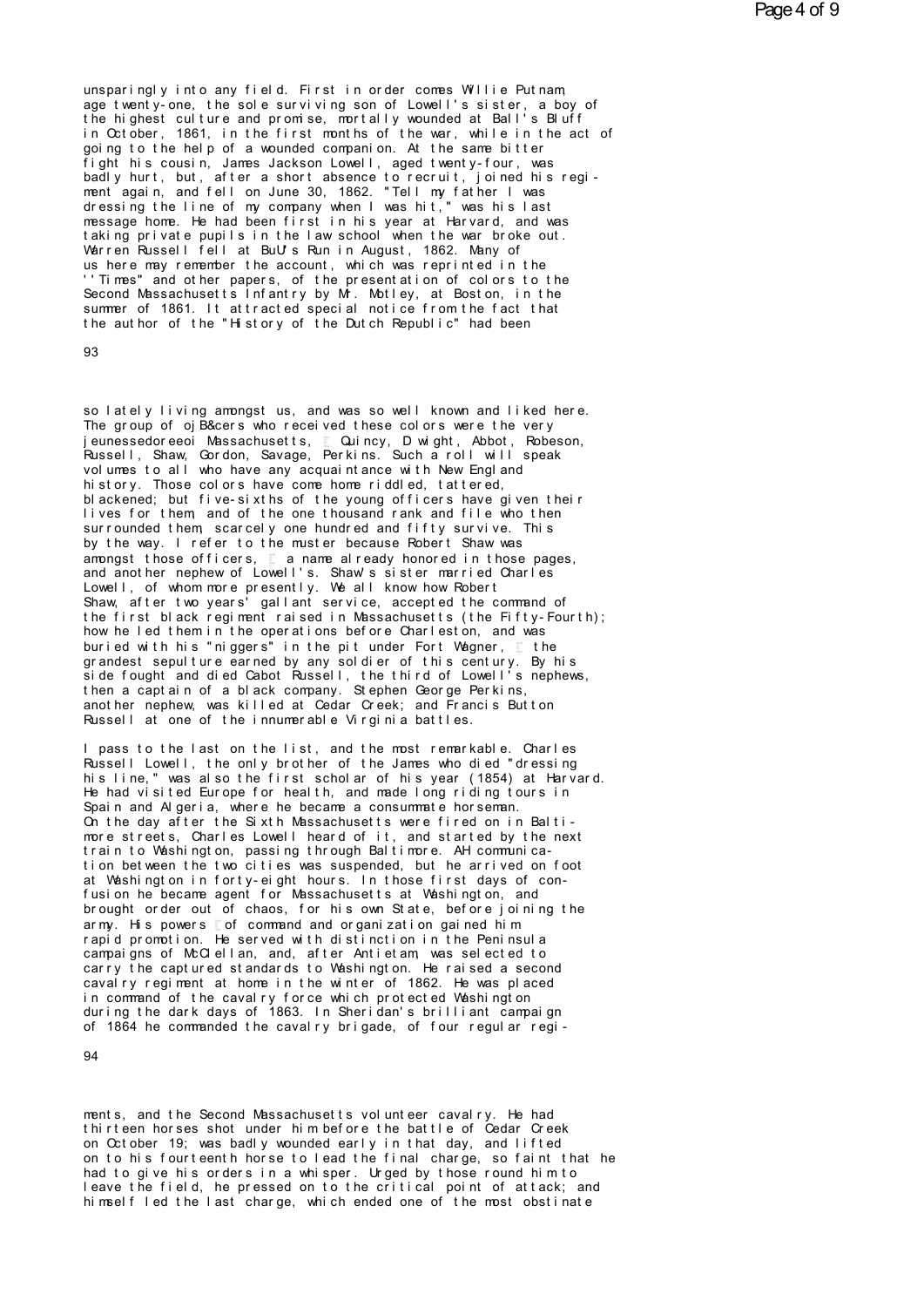battles of the war. It is the death of this nephew which wrung from his uncle the Hues which occur in one of the last "Biglow Papers " published in one of last winter's numbers of the Atlantic Magazine:

"Wut's words to them whose faith and truth On War's red techstone rang true metal, Who ventured life, an' love, an' youth,<br>For the gret prize o' deth in battle ? To him who, deadly hurt, agen

Flashed on afore the charge's thunder, . Tippin' with fire the bolt of men That rived the rebel line asunder?

" 'Ta'n't right to hev the young go fust,

All throbbin' full o' gifts and graces. Leaving life's paupers dry as dust

To try and make b'lieve fill their places; Nothin' but tells us wut we miss:

Ther's gaps our lives can't never bay in, An' thet world seems so fur from this,

Lef for us loafers to grow gray in."

He died next day of his wounds, leaving a widow of twenty, himself not thirty. The gazette, in which his commission as general was published, did not reach the army till after his death. Sheridan, with the generosity which most of the great Northern capt ains have shown, declared that the country could better have<br>spared himself, and that there was no one quality of a soldier<br>which he could have wished added to Charles Lowell.

My first example, then, gives us one family, in which there was no soldier in i860, losing eight young men under thirty in little more than three years' fighting.

I have mentioned the name of Motley above. Let us see how it fared with his circle. He has assured me more than once that of his own immediate family there were fewer than the average in the ranks; but he had at least five near relatives^serving, ithree Lot hrops, one of whom was killed Jn Louisiana; ^^ Major Motley, badly wounded in Virginia early in 1864; and Major Stackpole,

# 95

## $\mathbf{8}$

another highly distinguished graduate of Harvard, who served through the whole war, and has now resumed his practice as a barrister. M ss Motley married Captain Ives, a gentleman of fortune in Rhode Island, who was travelling in Europe when the war broke out. He volunteered into the navy, commanded the Potomac flotilla, and accompanied Burnside's expedition to North Carolina, where he contracted the illness of which he has since died. His cousin, Robert Ives, also a man of large fortune,<br>volunteered into the army, and was killed at Antietam I believe they were the two last men who bore the name of Ives in their St at e.

The name of Wadsworth is better known here than most American names in consequence of its English connection. The head<br>of the family was a country gentleman living on his estates in Geneseo, in New York State, up to i860, with a family of three sons and three daughters. At the news of the attack on the Union troops in Baltimore he instantly chartered a steamer, loaded her with provisions, and sent her up the Potomac,  $\mathbb{L}$  a most timely aid to the capital. He acted as aide-de-camp to McDowell, and was his right hand man in the Bull Run Campaign, "his youngest as well as his oldest aide"; was made a general soon afterwards; and after several campaigns was placed in command of Washington. His reputation as an officer had now become such that at the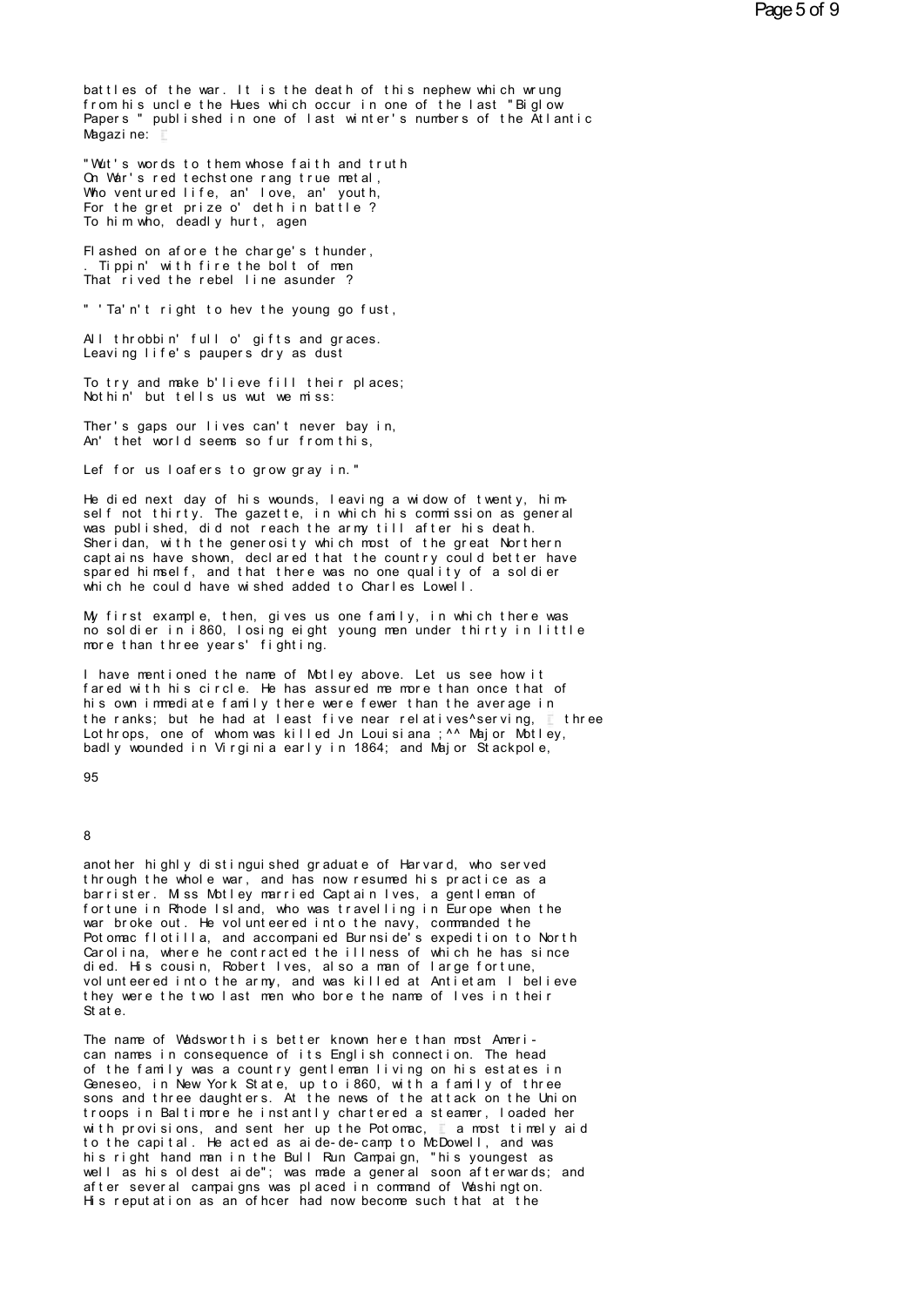beginning of the last campaign every corps commander of the Army of the Potomac applied to the War Department to have him with them as brigadier. He was killed in the Wilderness in the last advance on Richmond. His three sons have all served, the youngest having enlisted at sixteen. Thus every man in the family served; and the only married daughter is the widow of Colonel Montgomery Ritchie, one of two brothers, both of whom served with distinction, one to the sacrifice of his life by the same subtle disease that struck down Captain Ives.

I could go to any length, for my acquaintance with Americans is large, and I scarcely know a man who has not lost some relative in the war. But apart from one's own acquaintance there is scarcely one of the famous colonial and Revolutionary names which has not been represented. The Jays, Adamses, Schuylers, Livingstons, Van Rensselaers, have not failed their country in her second great need, and have fought well and worked hard, though the present holders of these honored names, mostly quiet young men, have not had time to reach their ancestors' places. The bearers of great names, I take it, do not get such a start in the States as QR

with us at home. A descendant (grandson, I believe) of Alexander Hamilton, however, became a general, while several of his cousins remained in lower ranks. Colonel Fletcher Webster, only surviving son of Daniel Webster, was killed in Virginia.

Perhaps the man who excited most the hopes and martial ent husiasm of Americans in the first month of the war was Maior Theodore Winthrop, a descendant of the famous Governor John<br>Winthrop, scholar, traveller, poet, at hiete, who was killed at the<br>disastrous battle of Great Bethel, June 10, 1861. A son of General Porter, who was distinguished in the last war with us, fell as a colonel in the spring campaign of 1864. Even the families famous, as yet, for wealth only have not shrunk from the fighting, one Astor, at least, and Outtings, Schermerhorns, Lydigs, and others, having held their own in the volunteer ranks.

 $\alpha$  let us come to names more family than any other transatlantic ones to us the Boston group. Longfellow's young son (Charlie, as I hear all men call him) has managed to fight a campaign, and get badly hit in Louisiana, at an age when our boys are thinking of their Freshman's term at Oxford. Oliver Wendell Holmes (junior), poet, artist, Greek scholar, virtuoso, has been twice I I was going to say killed I well, shot through the body and<br>neck and again in the heel; and, having fought through all to the end of the war, is again busy with brush and pen. Of material has fought with mightier weapons than rifled cannon, at the head of the Sanitary Commission. Of four brothers Dwight, two were killed and a third fought his way to General. Whittiers, Appletons, Lorings, Crowninshields, Dehons but I will tax my readers' patience no longer with rolls of names which perhaps, to most of them, will be names and nothing more. Let this last summing<br>up of the work of men of birth and position in one State sufilice (1 choose Massachusetts again, because, thanks to Governor Andrew, we have more accurate returns as to her over here than as to any other State): Since the declaration of war, 434 officers from Massachusetts have been killed, 1 9 Generals, 16 Colonels, 17 Lieutenant-colonels, 20 Majors, 15 Surgeons, 2 Chaplains, no Captains, and 245 Lieutenants. Of the 35 General officers from that State, 10 only have escaped wounds.

Of all the Kving graduates of Harvard (the university of highest repute in America), one -fifth, or, to be as accurate as possible, nineteen and some fraction per cent., have served with the army. At Yale College the percentage has been even higher. Conceive a struggle which should bring one in every five of men who

97

have taken degrees at Oxford and Cambridge under fire, and which should call on us, besides our regular army, to keep on foot and recruit for three years a volunteer army five times as large as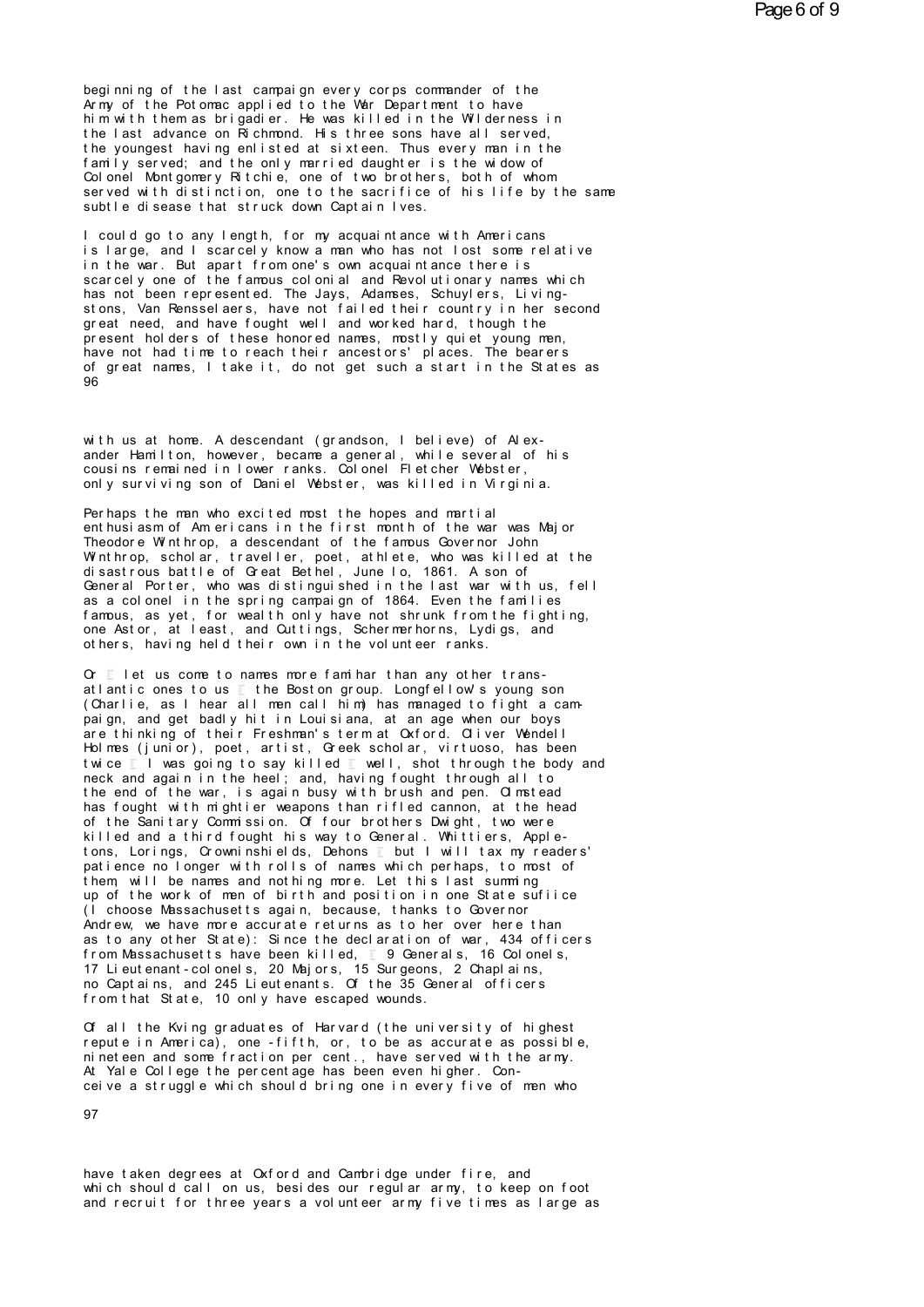our present one.<br>Such plain facts and return

Such plain facts and returns as these will, I am sure, convince<br>the last skeptic  $\mathbb E$  if there be one left amongst us at this Yule tide,<br>1965 it this how England has not apared of har boat blood in the our present one.<br>Such plain facts and returns as these will, I am sure, convince<br>the last skeptic 〖 if there be one left amongst us at this Yule tide,<br>1865 〗 thiit New England has not spared of her best blood in the<br>best our present one.<br>
Such plain facts and returns as these will, I am sure, convince<br>
the last skeptic  $\Gamma$  if there be one left amongst us at this Yule tide,<br>
1865  $\Gamma$  thiit New England has not spared of her best blood in t Such plain facts and returns as these will, I am sure, convince<br>the last skeptic  $\mathbb E$  if there be one left amongst us at this Yule tide,<br>1865  $\mathbb E$  thiit New England has not spared of her best blood in the<br>great day of Such plain facts and returns as these will, I am sure, convince<br>the last skeptic  $\Gamma$  if there be one left amongst us at this Yule tide,<br>1865  $\Gamma$  thiit New England has not spared of her best blood in the<br>great day of the Such piain facts and returns as these will, I am sure, convince<br>the last skeptic T if there be one left amongst us at this Yule tide,<br>1865 T thiit New England has not spared of her best blood in the<br>great day of the Lord, the last skeptic Tithere be one left amongst us at this Yule tide,<br>1865 Thiit New England has not spared of her best blood in the<br>great day of the Lord, under the burden and heat of which the<br>whole North has reeled and sta great day of the Lord, under the burden and heat of which the whole North has reeled and staggered indeed, but without ever bating heart or hope, and always gaining fresh power, through three years of war, which have seeme whole North has reeled and staggered indeed, but without ever Whole North has reeled and staggered indeed, but without ever<br>bating heart or hope, and always gaining fresh power, through<br>three years of war, which have seemed any, which have been a<br>lifetime. In such crises time is not bating neart or nope, and always gaining fresh power, through<br>three years of war, which have seemed any, which have been a<br>lifetime. In such crises time is not measured by years or days.<br>The America which looked on paralyz and his pupils guarded the gibbet,  $\mathbb E$  the America of State sovereignty and Dred Scott law, in which the gospel news meant I retime. In such crises time is not measured by years or days.<br>The America which looked on paralyzed and doubtful when<br>John Brown prophesied all these things on his way to the scaffold<br>kissing a negro child as he passed a The America which looked on paralyzed and doubtful when<br>John Brown prophesied all these things on his way to the scaffold,<br>kissing a negro child as he passed along, while Stonewall Jackson<br>and his pupils guarded the gibbet John Brown prophesied all these things on his way to the scarroid,<br>kissing a negro child as he passed along, while Stonewall Jackson<br>and his pupils guarded the gibbet,  $\Gamma$  the America of State<br>sovereignty and Dred Scott l k issing a negro child as he passed along, while Stonewall Jackson<br>and his pupils guarded the gibbet,  $\Box$  the America of State<br>sovereignty and Dred Scott law, in which the gospel news meant<br>avowedly "good will to white m and his pupils guarded the glibbet, the America of State<br>sovereignty and Dred Scott law, in which the gospel news meant<br>avowedly "good will to white men," and abolitionism was loathed<br>as a vulgar and mischievous fanaticism sovereignty and Dred Scott law, in which the gospel news meant<br>avowedly "good will to white men," and abolitionism was loathed<br>as a vulgar and mischievous fanaticism  $\Gamma$  is as far behind us to-day,<br>for all practical purpo avowedly "good will to white men," and abolitionism was loathed<br>as a vulgar and mischievous fanaticism  $\Gamma$  is as far behind us to-day,<br>for all practical purposes, as the England of the Stuarts or the<br>France of the Regency as a vulgar and mischievous fanaticism  $\Gamma$  is as far behind us to-day, for all practical purposes, as the England of the Stuarts or the France of the Regency. What this means, for the Old World as well as for the New, I w for all practical pur<br>France of the Regency<br>well as for the New,<br>might raise smiles or<br>(good as they are in<br>to avoid.<br>Larefer at parting Well as for the New, I will not pause to consider. My estimate<br>might raise smiles or provoke criticism amongst us, both of which<br>(good as they are in their right time and place) I am anxious here<br>to avoid.<br>I prefer, at par

m ght raise smiles or provoke criticism amongst us, both of which<br>(good as they are in their right time and place) I am anxious here<br>to avoid.<br>I prefer, at parting, to endeavor to put my readers in sympathy<br>with the spirit prefer, at parting, to endeavor to put my readers in sympathy<br>with the spirit, the heart, and conscience of the North, in the<br>presence of their astounding success. I cannot do this better<br>than by a glance at the commemorat to avoid.<br>I prefer, at parting, to endeavor to put my readers in sympathy<br>with the spirit, the heart, and conscience of the North, in the<br>presence of their astounding success. I cannot do this better<br>than by a glance at th I prefer, at parting, to endeavor to put my readers in sympative that the spirit, the heart, and conscience of the North, in the presence of their astounding success. I cannot do this better than by a glance at the commemo I prefer, at parting, to endeavor to put my readers in sympathy<br>with the spirit, the heart, and conscience of the North, in the<br>presence of their astounding success. I cannot do this better<br>than by a glance at the commemor with the spirit, the heart, and conscience of the North, in the<br>presence of their astounding success. I cannot do this better<br>than by a glance at the commemoration of the living and dead<br>soldiers of the Harvard University. than by a glance at the commemoration of the living and dead<br>soldiers of the Harvard University. Commemoration Day at<br>Harvard, in July, 1865, must indeed have stamped itself indelibly<br>on the memories of all those sons of t soldiers of the Harvard University. Commemoration Day at<br>Harvard, in July, 1865, must indeed have stamped itself indelibly<br>on the memories of all those sons of the first of American univer-<br>sities who were present at the g Harvard, in July, 1865, must indeed have stamped itself indelibly<br>on the memories of all those sons of the first of American univer-<br>sities who were present at the gathering. To me, I own, even the<br>meagre reports one got o on the memories of all those sons of the first of American universities who were present at the gathering. To me, I own, even the meagre reports one got over here in the American papers were unspeakably touching. The irrep meagre reports one got over here in the American papers were<br>unspeakably touching. The irrepressible joy of a people<br>delivered, after years of stern work and patient waiting, from an<br>awful burden, almost too heavy for mort meagre reports one got over here in the American papers were<br>unspeakably touching. The irrepressible joy of a people<br>delivered, after years of stern work and patient waiting, from an<br>awful burden, almost too heavy for mort unspeakably touching. The irrepressible joy of a people<br>delivered, after years of stern work and patient waiting, from an<br>awful burden, almost too heavy for mortal shoulders to bear,<br>tempered, as it was, by the tenderest s delivered, after years of stern work and patient waiting, from an<br>awful burden, almost too heavy for mortal shoulders to bear,<br>tempered, as it was, by the tenderest sympathy for the families<br>of the fallen, and a solemn tur awith burden, almost too heavy for mortal shoulders to bear,<br>tempered, as it was, by the tenderest sympathy for the families<br>of the fallen, and a solemn turning to give glory and thanks, wi<br>full heart, to that God who give 98

### 1 1

and trust and love, which went up from the very heart of that<br>meeting,  $\vec{z}$  must ever, to my mind, rank amongst the most noble,<br>the most sublime pieces of bistory of the century in which we are met ing, and trust and love, which went up from the very heart of that<br>meeting, and trust ever, to my mind, rank amongst the most noble,<br>the most sublime pieces of history of the century in which we are<br>living let the rele the most sublimed trust and love, which went up from the very heart of that<br>meeting,  $\frac{1}{n}$  must ever, to my mind, rank amongst the most noble,<br>the most sublime pieces of history of the century in which we are<br>tive ordi l in the reader of that and love, which went up from the very heart of that meeting,  $\mathbb E$  must ever, to my mind, rank amongst the most noble, the most sublime pieces of history of the century in which we are living. Let and trust and love, which went up from the very heart of that<br>meeting,  $\Gamma$  must ever, to my mind, rank amongst the most noble,<br>the most sublime pieces of history of the century in which we a<br>living. Let the reader conside and trust and love, which went up from the very neart of that<br>meeting, If must ever, to my mind, rank amongst the most noble,<br>the most sublime pieces of history of the century in which we are<br>living. Let the reader conside the most sublime pieces of history of the centu<br>living. Let the reader consider the following a<br>the ordinary commemoration poetry. The fust is<br>written for the commemoration service, by Rober<br>"Thy work, O God, goes on in ea

I ving. Let the reader consider the following<br>the ordinary commemoration poetry. The fust<br>written for the commemoration service, by Rob<br>"Thy work, O God, goes on in earth.<br>"A ready will is all our worth;<br>"A ready will is a the ordinary commemoration poetry. The fu-<br>written for the commemoration service, by<br>"Thy work, O God, goes on in earth.<br>With shouts of war, and harvest songs;<br>A ready will is all our worth;<br>To Thee our Maker all belongs. written for the commemoration service,<br>"Thy work, O God, goes on in earth.<br>With shouts of war, and harvest songs;<br>A ready will is all our worth;<br>To Thee our Maker all belongs.<br>"Thanks for our great and dear, who kne " Ihy work, O God, goes on in earth.<br>With shouts of war, and harvest songs;<br>A ready will is all our worth;<br>To Thee our Maker all belongs.<br>"Thanks for our great and dear, who knew<br>To lavish life great needs to earn;<br>Our dea

With shouts of war, and harvest songs;<br>A ready will is all our worth;<br>To Thee our Maker all belongs.<br>"Thanks for our great and dear, who knew<br>To lavish life great needs to earn;<br>Cur dead, our living, brave and true,<br>To eac A ready will is all our worth;<br>To Thee our Maker all belongs.<br>"Thanks for our great and dear, who knew<br>To lavish life great needs to earn;<br>Cur dead, our living, brave and true,<br>To each who served Thee in his turn. Thanks for our great and dear, who knew<br>To lavish life great needs to earn;<br>To lavish life great needs to earn;<br>Cur dead, our living, brave and true,<br>To each who served Thee in his turn.<br>"Show us true life as in Thy Son: " Ihanks for our great and dear, who k<br>To lavish life great needs to earn;<br>Cur dead, our living, brave and true,<br>To each who served Thee in his turn.<br>"Show us true life as in Thy Son;<br>Breathe through our flesh the Holy Gh<br>

Io lavish life great needs to earn;<br>Cur dead, our living, brave and true,<br>To each who served Thee in his turn.<br>"Show us true life as in Thy Son;<br>Breathe through our flesh the Holy Ghost ;<br>Then earth's strongholds are storm Cur dead, our living, brave and true,<br>To each who served Thee in his turn.<br>"Show us true life as in Thy Son;<br>Breathe through our flesh the Holy Ghost ;<br>Then earth's strongholds are stormed and won;<br>Then man dies faithful a The each who served thee in his turn.<br>"Show us true life as in Thy Son;<br>Breathe through our flesh the Holy Ghost ;<br>Then earth's strongholds are stormed and won;<br>Then man dies faithful at his post.<br>"They crowd behind us to " Show us true life as in thy Son;<br>Breathe through our flesh the Holy Ghost;<br>Then earth's strongholds are stormed and w<br>Then man dies faithful at his post.<br>"They crowd behind us to this shade.<br>The youth who own the coming Breathe through our flesh the Holy Ghost;<br>Then earth's strongholds are stormed and won;<br>Then man dies faithful at his post.<br>"They crowd behind us to this shade.<br>The youth who own the coming years;<br>Be never God, or land, be

Then earth's strongholds are stormed and<br>Then man dies faithful at his post.<br>"They crowd behind us to this shade.<br>The youth who own the coming years ;<br>Be never God, or land, betrayed,<br>By any son our Harvard rears!" Then man dies faithful at his post.<br>"They crowd behind us to this shade.<br>The youth who own the coming years ;<br>Be never God, or land, betrayed,<br>By any son our Harvard rears!"<br>My second quotation shall be a stanza from

" They crowd behind us to this shade.<br>The youth who own the coming years ;<br>Be never God, or land, betrayed,<br>By any son our Harvard rears!"<br>My second quotation shall be a stanza from the " Commemoration<br>Ode," by the best kn The youth who own the coming years;<br>Be never God, or land, betrayed,<br>By any son our Harvard rears!"<br>My second quotation shall be a stanza from the "Commemoration<br>Ode," by the best known member of the family, James Russell<br> Be never God, or land, betrayed,<br>By any son our Harvard rears!"<br>My second quotation shall be a stanza from the " Co<br>Code," by the best known member of the family, James<br>Lowell, author of the "Biglow Papers":  $\Gamma$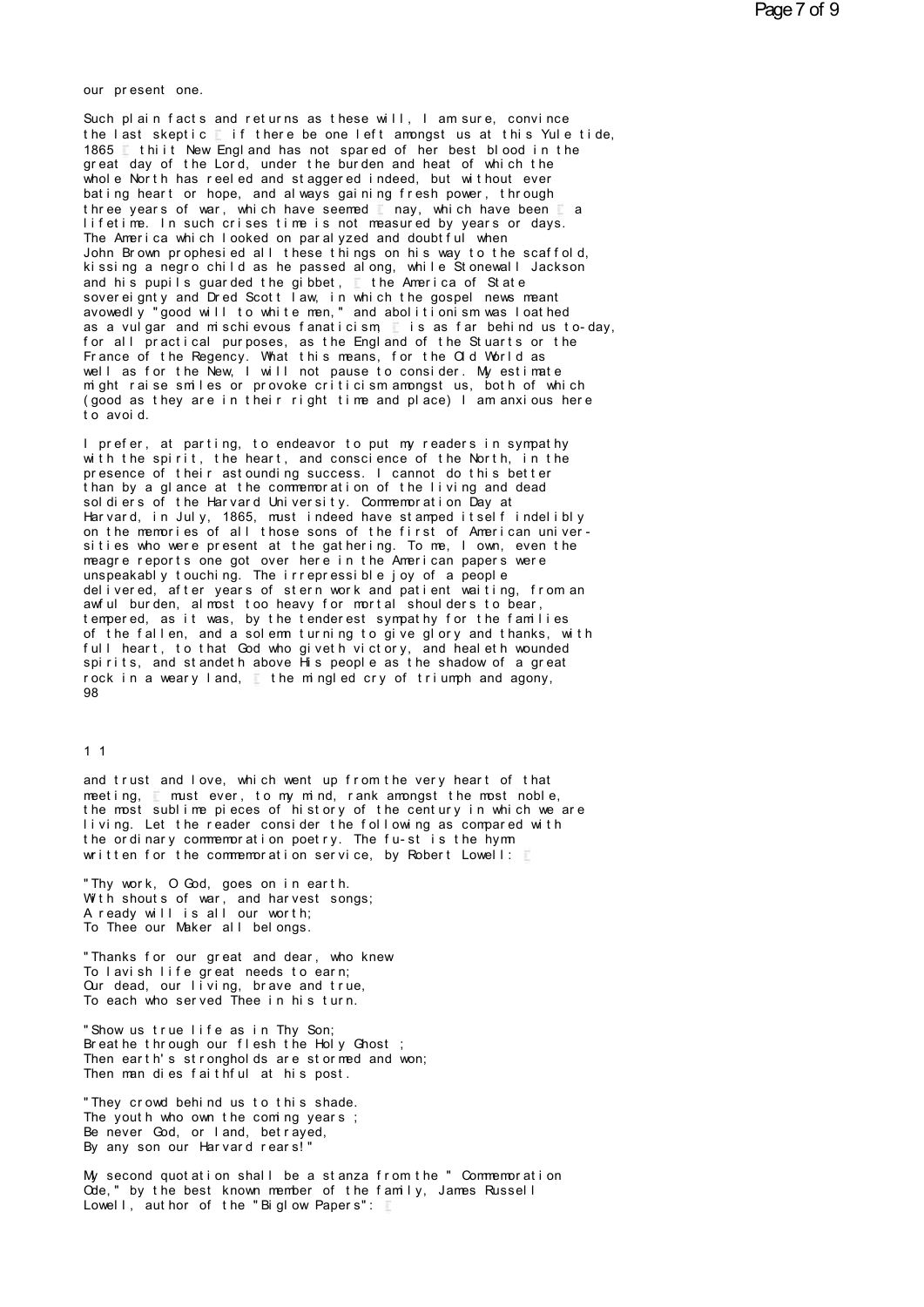'"'Bow down, dear Land, for thou hast found release!<br>Thy God, in these distempered days The Sow down, dear Land, for thou hast fourthly God, in these distempered days,<br>Thy God, in these distempered days,

'"'Bow down, dear Land, for thou hast found release!<br>Thy God, in these distempered days,<br>Hath taught thee the sure wisdom of His ways,<br>And through thine enemies hath wrought thy peace 1 ""Bow down, dear Land, for thou hast found release!"<br>Thy God, in these distempered days,<br>Hath taught thee the sure wisdom of His ways,<br>And through thine enemies hath wrought thy peace 1<br>Bow down in prayer and praise !

Iny God, in these distempered days,<br>Hath taught thee the sure wisdom of His word through thine enemies hath wrought the<br>Bow down in prayer and praise !<br>O Beautiful ! my Country ! ours once more<br>Smoothing thy gold of war-di Hath taught thee the sure wisdom of His ways,<br>And through thine enemies hath wrought thy peace 1<br>Bow down in prayer and praise !<br>O Beautiful ! my Country ! ours once more !<br>Smoothing thy gold of war-dishevelled hair<br>Of er And through thine enemies hath wrought thy peace 1<br>Bow down in prayer and praise !<br>O Beautiful ! my Country ! ours once more !<br>Smoothing thy gold of war-dishevelled hair And through thine enem eshath wrought thy peace 1<br>Bow down in prayer and praise !<br>O Beautiful ! my Country ! ours once more !<br>Smoothing thy gold of war-dishevelled hair<br>O'er such sweet brows as never other wore,<br>And lettin Bow down in prayer and praise!<br>O Beautiful! my Country! ours once<br>Smoothing thy gold of war-dishevelle<br>O er such sweet brows as never other<br>And letting thy set lips.<br>Freed from wrath's pale eclipse.

O er such sweet brows as never other wore,<br>And letting thy set lips.<br>Freed from wrath's pale eclipse.<br>The rosy edges of their smile lay bare,<br>What words divine of lover or of poet O er such sweet brows as never other wore,<br>And letting thy set lips.<br>Freed from wrath's pale eclipse.<br>The rosy edges of their smile lay bare,<br>What words divine of lover or of poet<br>Could tell our love and method from the kn And letting thy set lips.<br>Freed from wrath's pale eclipse.<br>The rosy edges of their smile lay bare,<br>What words divine of lover or of poet<br>Could tell our love and make thee know it,<br>Ammer the Nations bright hewood commer? And letting thy set lips.<br>Freed from wrath's pale eclipse.<br>The rosy edges of their smile lay bare,<br>What words divine of lover or of poet<br>Could tell our love and make thee know it,<br>Among the Nations bright beyond compare ? Freed from wrath's pale eclipse.<br>The rosy edges of their smile lay bare,<br>What words divine of lover or of poet<br>Could tell our love and make thee know it,<br>Among the Nations bright beyond compare ?<br>What were our lives withou The rosy edges of their smile lay bare,<br>What words divine of lover or of poet<br>Could tell our love and make thee know it,<br>Among the Nations bright beyond compare?<br>What were our lives without thee?<br>What all our lives to save Among the Nations bright beyond compare ?<br>What were our lives without thee ?<br>What all our lives to save thee ?<br>We reck not what we gave thee;

What were our lives without thee?<br>What all our lives to save thee?<br>We reck not what we gave thee;<br>We will not dare to doubt thee;

What all our lives to save thee ?<br>We reck not what we gave thee;<br>We will not dare to doubt thee;<br>But ask whatever else, and we will dare!" What all our lives to save thee ?<br>We reck not what we gave thee;<br>We will not dare to doubt thee;<br>But ask whatever else, and we will dare!"<br>oo

```
99
```
### 12

Was ever truer or braver ring struck out of the metal of which<br>English-speaking men are made? If so, I for one have yet to<br>Learn when and where, And now, at this Christmes time, when Wes ever truer or braver ring struck out of the metal of which<br>English-speaking men are made? If so, I for one have yet to<br>Learn when and where. And now, at this Christmas time, when<br>their tremmendous storm cloud has broke l the sever truer or braver ring struck out of the metal of which<br>English-speaking men are made? If so, I for one have yet to<br>tearn when and where. And now, at this Christmas time, when<br>their tremedous storm-cloud has brok 12<br>Was ever truer or braver ring struck out of the metal of which<br>English-speaking men are made? If so, I for one have yet to<br>learn when and where. And now, at this Christmas time, when<br>their tremendous storm-cloud has bro Was ever truer or braver ring struck out of the metal of which<br>English-speaking men are made? If so, I for one have yet to<br>learn when and where. And now, at this Christmas time, when<br>their tremendous storm-cloud has broken Was ever truer or braver ring struck out of the metal of which<br>English-speaking men are made? If so, I for one have yet to<br>learn when and where. And now, at this Christmas time, when<br>their tremendous storm cloud has broken English-speaking men are made? It so, I for one have yet to<br>learn when and where. And now, at this Christmas time, when<br>their tremendous storm-cloud has broken up, and nothing but a<br>light streak or two of vapor is to be se learn when and where. And now, at this Christmas time, when<br>their tremendous storm cloud has broken up, and nothing but a<br>light streak or two of vapor is to be seen in their heavens, let us<br>seize this precious moment, neve their tremendous storm-cloud has broken up, and nothing but a<br>light streak or two of vapor is to be seen in their heavens, let us<br>seize this precious moment, never to recuragain in their or our<br>history, and by graceful and light streak or two of vapor is to be seen in their heavens, let us<br>seize this precious moment, never to recuragain in their or our<br>history, and by graceful and loyal word and deed show them<br>that we honor, as it deserves, seize this precious moment, never to recur again in their or our history, and by graceful and loyal word and deed show them<br>that we honor, as it deserves, the work they have done for the<br>world since the election of i860, a history, and by gracthat we honor, as it<br>world since the elect<br>high hopes for the f<br>distrust, as brethre<br>Father.

This noble tribute by Thomas Hughes to the young heroes of the American Civil War<br>This noble tribute by Thomas Hughes to the young heroes of the American Civil War<br>was felt at the time to be so noteworthy that it was repri Hather.<br>This noble tribute by Thomas Hughes to the young heroes of the American Civil War<br>was felt at the time to be so noteworthy that it was reprinted in the report of the Adjutant-<br>General of Massachusetts, January i, This noble tribute by Thomas Hughes to the young heroes of the American Civil War<br>was felt at the time to be so noteworthy that it was reprinted in the report of the Adjutant-<br>General of Massachusetts, January i, 1866, If This noble tribute by Thomas Hughes to the young heroes of the American Civil War<br>Was felt at the time to be so noteworthy that it was reprinted in the report of the Adjutant-<br>General of Massachusetts, January i, 1866, whi General of Massachusetts, January i, 1866, T which report altogether contains a mass of valuable material relating to the part of Massachusetts in the Civil War, including an accoint of the impressive military ceremony upo the impressive military ceremony upon the return of the colors of the different regiments to the State on Forefathers' Day, 1865, with the address by Governor Andrew and poem by General Scription and Schouler, in reprintin State on Forefathers' Day, 1865, with the address by Governor Andrew and poem by General Sargent. Adjutant-General Schouler, in reprinting Mr. Hughes's memorable article, said:<br>"It would be folly to discriminate between the various classes of citizens which have con-<br>tributed of their members and stibstan tributed of their members and stibstance to sustain the Union cause, with men and money,<br>during the Rebellion, when all have done so nobly. No class held back. When the Presi-<br>dent issued his calls for men, the men came. W during the Rebellion, when all have done so nobly. No class held back. When the Presi-<br>dent issued his calls for men, the men came. When the Sanitary and Christian Commissions<br>required contributions, to supply the sufferer required contributions, to supply the sufferers in the hospitals with clothing and other necessities, and to furnish good books and religious consolations to our soldiers in the field and elsewhere, the requirements were s sities, and to furnish good books and religious consolations to our soldiers in the field and elsewhere, the requirements were supplied with unstinted benevolence. There is hardly a<br>family in the Commonwealth that has not furnished a husband, a son, or brother to the<br>or that has failed to contribute liberally of it

family in the Commonwealth that has not furnished a husband, a son, or brother to the ranks,<br>or that has failed to contribute liberally of its substance to their support and comfort when in<br>the field."<br>Thomas Hughes, known or that has failed to contribute liberally of its substance to their support and confort when in<br>the field."<br>Thomas Hughes, known to boys the world over as the author of "Tom Brown's School<br>Days at Rugby," was born at Ufi& Thomas Hughes, known to boys the world over as the author of "Tom Brown's School<br>Days at Rugby," was born at Ufi&ngton in England, near Wantage, the birthplace of Alfred<br>the Great, in 1822, and died in 1896. His life was l Thomas Hughes, known to boys the world over as the author of "Tom Brown's School<br>Days at Rugby," was born at Ufi&ngton in England, near Wantage, the birthplace of Alfred<br>the Great, in 1822, and died in 1896. His life was l Days at Rugby," was born at Ufi&ngton in England, near Wantage, the birthplace of Alfred<br>the Great, in 1822, and died in 1896. His life was largely passed in London, in the profes-<br>sion of the law, and he was always active the Great, in 1822, and died in 1896. His life was largely passed in London, in the profession of the law, and he was always active in social and poh'tical reform, being for a time member of Parhament. He was associated wi sion of the law, and he was always active in social and poh'tical reform, being for a time<br>member of Parhament. He was associated with Maurice and Kingsley in the Christian<br>Socialist movement, and was the fovmder of the Wo